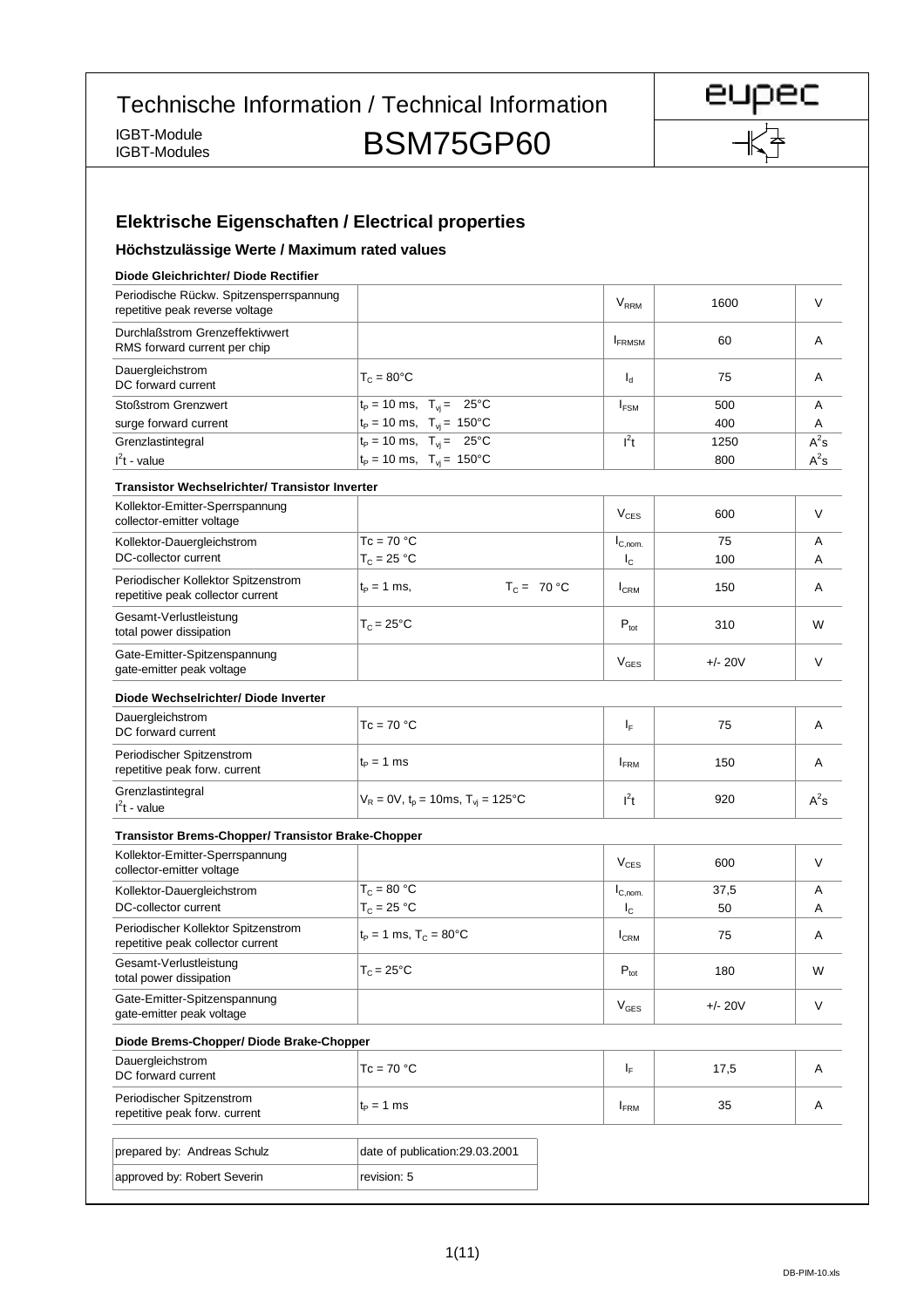IGBT-Module

# IGBT-Module<br>IGBT-Modules BSM75GP60

eupec

| Isolations-Prüfspannung<br>insulation test voltage                                                                 | RMS, $f = 50$ Hz, $t = 1$ min.<br>NTC connected to Baseplate                                                                                  |                                        |                              | $V_{ISOL}$                            |                                                      | 2,5            |                                                      | kV          |
|--------------------------------------------------------------------------------------------------------------------|-----------------------------------------------------------------------------------------------------------------------------------------------|----------------------------------------|------------------------------|---------------------------------------|------------------------------------------------------|----------------|------------------------------------------------------|-------------|
| <b>Elektrische Eigenschaften / Electrical properties</b><br><b>Charakteristische Werte / Characteristic values</b> |                                                                                                                                               |                                        |                              |                                       |                                                      |                |                                                      |             |
| Diode Gleichrichter/ Diode Rectifier                                                                               |                                                                                                                                               |                                        |                              |                                       | min.                                                 | typ.           | max.                                                 |             |
| Durchlaßspannung<br>forward voltage                                                                                | $T_{vi} = 150^{\circ}C,$                                                                                                                      |                                        | $I_F = 75 A$                 | $V_{F}$                               |                                                      | 1,15           |                                                      | $\vee$      |
| Schleusenspannung<br>threshold voltage                                                                             | $T_{vi} = 150^{\circ}C$                                                                                                                       |                                        |                              | $V_{(TO)}$                            |                                                      | $\overline{a}$ | 0,8                                                  | V           |
| Ersatzwiderstand<br>slope resistance                                                                               | $T_{vi} = 150^{\circ}C$                                                                                                                       |                                        |                              | $r_{\text{T}}$                        | ä,                                                   |                | 6,5                                                  | $m\Omega$   |
| Sperrstrom<br>reverse current                                                                                      | $T_{vi} = 150^{\circ}C,$                                                                                                                      |                                        | $V_R = 1600 V$               | $I_R$                                 |                                                      | 3              | $\overline{a}$                                       | mA          |
| Modul Leitungswiderstand, Anschlüsse-Chip<br>lead resistance, terminals-chip                                       | $T_c = 25^{\circ}C$                                                                                                                           |                                        |                              | $R_{AA' + CC'}$                       |                                                      | 4              | $\overline{\phantom{a}}$                             | $m\Omega$   |
| <b>Transistor Wechselrichter/ Transistor Inverter</b>                                                              |                                                                                                                                               |                                        |                              |                                       | min.                                                 | typ.           | max.                                                 |             |
| Kollektor-Emitter Sättigungsspannung<br>collector-emitter saturation voltage                                       | $V_{GE} = 15V$ , $T_{vi} = 25^{\circ}C$ , $I_C = 75 A$<br>$V_{GE}$ = 15V, T <sub>vi</sub> = 125°C, I <sub>C</sub> = 75 A                      |                                        |                              | $V_{CE\ sat}$                         | $\overline{\phantom{0}}$<br>$\overline{\phantom{a}}$ | 1,95<br>2,2    | 2,45<br>$\overline{\phantom{a}}$                     | $\vee$<br>V |
| Gate-Schwellenspannung<br>gate threshold voltage                                                                   | $V_{CE} = V_{GE}$ , $T_{vj} = 25^{\circ}C$ , $I_C = 1,5 \text{ mA}$                                                                           |                                        |                              | $V_{GE(TO)}$                          | 4,5                                                  | 5,5            | 6,5                                                  | V           |
| Eingangskapazität<br>input capacitance                                                                             | f = 1MHz, $T_{vi} = 25^{\circ}C$<br>$V_{CE} = 25 V$ , $V_{GE} = 0 V$                                                                          |                                        |                              | $C_{\text{ies}}$                      | $\overline{\phantom{a}}$                             | 3,3            | $\overline{\phantom{a}}$                             | nF          |
| Kollektor-Emitter Reststrom<br>collector-emitter cut-off current                                                   | $V_{GE} = 0V$ , $T_{vi} = 25^{\circ}C$ , $V_{CE} =$<br>$V_{GE} = 0V$ , $T_{vi} = 125^{\circ}C$ , $V_{CE} =$                                   |                                        | 600 V<br>600 V               | $I_{\text{CES}}$                      | $\overline{\phantom{a}}$<br>$\blacksquare$           | 3,0<br>4,0     | 500<br>$\overline{\phantom{a}}$                      | μA<br>mA    |
| Gate-Emitter Reststrom<br>gate-emitter leakage current                                                             | $V_{CE} = 0V$ , $V_{GE} = 20V$ , $T_{vi} = 25^{\circ}C$                                                                                       |                                        |                              | $I_{\text{GES}}$                      | $\overline{\phantom{a}}$                             | $\overline{a}$ | 300                                                  | nA          |
| Einschaltverzögerungszeit (ind. Last)                                                                              | $I_{C} = I_{Nenn}$                                                                                                                            | $V_{\rm CC} =$                         | 300 V                        |                                       |                                                      |                |                                                      |             |
| turn on delay time (inductive load)                                                                                | $V_{GE} = \pm 15V$ , $T_{vi} = 25^{\circ}C$ , $R_{G} =$<br>$V_{GE} = \pm 15V$ , $T_{vi} = 125^{\circ}C$ , $R_G =$                             |                                        | 18 Ohm<br>18 Ohm             | $\mathsf{t}_{\mathsf{d},\mathsf{on}}$ | $\overline{\phantom{0}}$<br>$\overline{\phantom{a}}$ | 70<br>70       | $\overline{\phantom{a}}$<br>$\overline{\phantom{a}}$ | ns<br>ns    |
| Anstiegszeit (induktive Last)                                                                                      | $I_{C} = I_{Nenn}$                                                                                                                            | $V_{\rm CC} =$                         | 300 V                        |                                       |                                                      |                |                                                      |             |
| rise time (inductive load)                                                                                         | $V_{GE} = \pm 15V$ , $T_{vi} = 25^{\circ}C$ , $R_G =$<br>$V_{GE} = \pm 15V$ , $T_{vi} = 125^{\circ}C$ , $R_G =$                               |                                        | 18 Ohm<br>18 Ohm             | $t_{r}$                               | $\overline{\phantom{a}}$                             | 65<br>70       |                                                      | ns<br>ns    |
| Abschaltverzögerungszeit (ind. Last)<br>turn off delay time (inductive load)                                       | $I_{\rm C} = I_{\rm Nenn}$<br>$V_{GE} = \pm 15V$ , $T_{vi} = 25^{\circ}C$ , $R_G =$<br>$V_{GE} = \pm 15V$ , $T_{vj} = 125^{\circ}C$ , $R_G =$ | $V_{\rm CC} =$                         | 300 V<br>18 Ohm<br>18 Ohm    | $\mathsf{t}_{\sf d, off}$             |                                                      | 310<br>345     | $\overline{\phantom{a}}$<br>$\overline{\phantom{a}}$ | ns          |
| Fallzeit (induktive Last)                                                                                          | $I_{\rm C} = I_{\rm Nenn}$                                                                                                                    | $V_{CC} =$                             | 300 V                        |                                       |                                                      |                |                                                      | ns          |
| fall time (inductive load)                                                                                         | $V_{GE} = \pm 15V$ , $T_{vi} = 25^{\circ}C$ , $R_G =$<br>$V_{GE} = \pm 15V$ , T <sub>vi</sub> = 125°C, R <sub>G</sub> =                       |                                        | 18 Ohm<br>18 Ohm             | t <sub>f</sub>                        |                                                      | 30<br>55       | $\overline{\phantom{a}}$<br>$\overline{\phantom{a}}$ | ns<br>ns    |
| Einschaltverlustenergie pro Puls<br>turn-on energy loss per pulse                                                  | $I_{C} = I_{Nenn}$<br>$V_{GE} = \pm 15V$ , T <sub>vj</sub> = 125°C, R <sub>G</sub> =                                                          | $V_{\rm CC} =$<br>$L_S =$              | 300 V<br>18 Ohm<br>50 nH     | $E_{on}$                              |                                                      | 2,8            | $\overline{\phantom{a}}$                             | mWs         |
| Abschaltverlustenergie pro Puls<br>turn-off energy loss per pulse                                                  | $I_{C} = I_{Nenn}$<br>$V_{GE} = \pm 15V$ , T <sub>vj</sub> = 125°C, R <sub>G</sub> =                                                          | $V_{CC} =$<br>$L_S =$                  | 300 V<br>18 Ohm<br>50 nH     | $E_{\text{off}}$                      |                                                      | 3              | $\overline{\phantom{a}}$                             | mWs         |
| Kurzschlußverhalten<br>SC Data                                                                                     | $t_P \le 10 \mu s$ , $V_{GE} \le 15 V$ ,<br>$T_{vi} \leq 125^{\circ}C,$                                                                       | $R_G =$<br>$V_{\rm CC}$ =<br>$dl/dt =$ | 18 Ohm<br>360 V<br>3500 A/µs | $I_{SC}$                              |                                                      | 300            |                                                      | Α           |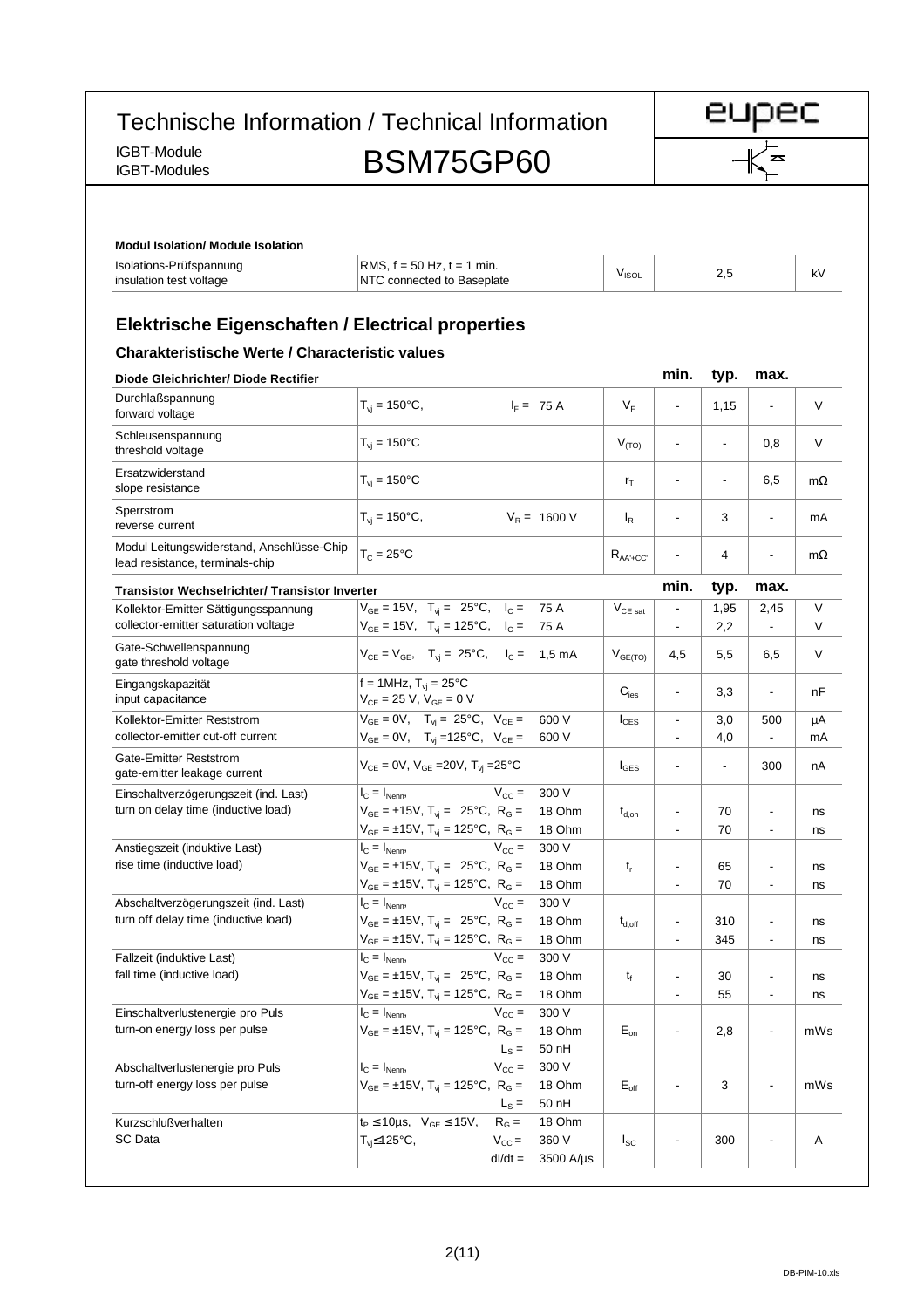Technische Information / Technical Information

IGBT-Module<br>IGBT-Modules

BSM75GP60

### **Elektrische Eigenschaften / Electrical properties**

**Charakteristische Werte / Characteristic values**

|                                                                              |                                                                     |                         | min.                     | typ.                     | max.           |           |
|------------------------------------------------------------------------------|---------------------------------------------------------------------|-------------------------|--------------------------|--------------------------|----------------|-----------|
| Modulinduktivität<br>stray inductance module                                 |                                                                     | $L_{\sigma CE}$         |                          |                          | 100            | nH        |
| Modul Leitungswiderstand, Anschlüsse-Chip<br>lead resistance, terminals-chip | $T_{\rm C}$ = 25°C                                                  | $R_{CC' + FF'}$         | $\overline{\phantom{a}}$ | $\overline{7}$           |                | $m\Omega$ |
| Diode Wechselrichter/ Diode Inverter                                         |                                                                     |                         | min.                     | typ.                     | max.           |           |
| Durchlaßspannung                                                             | $V_{GE} = 0V$ , $T_{vi} = 25^{\circ}C$ , $I_F = 75 A$               | $\mathsf{V}_\mathsf{F}$ | $\blacksquare$           | 1,25                     | 1,7            | $\vee$    |
| forward voltage                                                              | $V_{GE} = 0V$ , $T_{vj} = 125^{\circ}C$ , $I_F = 75 A$              |                         | $\blacksquare$           | 1,2                      | $\blacksquare$ | V         |
| Rückstromspitze                                                              | - di <sub>r</sub> /dt =<br>1500A/µs<br>$I_F=I_{Nenn}$               |                         |                          |                          |                |           |
| peak reverse recovery current                                                | $V_{GE}$ = -10V, $T_{vi}$ = 25°C, $V_R$ =<br>300 V                  | $I_{\rm RM}$            | ÷,                       | 48                       | $\blacksquare$ | A         |
|                                                                              | $V_{GE}$ = -10V, $T_{vj}$ = 125°C, $V_R$ =<br>300 V                 |                         | $\ddot{\phantom{a}}$     | 62                       | $\overline{a}$ | Α         |
| Sperrverzögerungsladung                                                      | - di <sub>r</sub> /dt =<br>$I_F=I_{Nenn}$<br>$1500A/\mu s$          |                         |                          |                          |                |           |
| recovered charge                                                             | $V_{GE}$ = -10V, $T_{vi}$ = 25°C, $V_R$ =<br>300 V                  | Q,                      | $\overline{a}$           | 4,5                      | $\blacksquare$ | µAs       |
|                                                                              | $V_{GE}$ = -10V, T <sub>vj</sub> = 125°C, V <sub>R</sub> =<br>300 V |                         | ÷,                       | 7,3                      |                | µAs       |
| Abschaltenergie pro Puls                                                     | - di <sub>r</sub> /dt =<br>$I_F=I_{Nenn}$<br>1500A/µs               |                         |                          |                          |                |           |
| reverse recovery energy                                                      | $V_{GE}$ = -10V, $T_{yi}$ = 25°C, $V_R$ =<br>300 V                  | $E_{RO}$                | $\overline{\phantom{a}}$ | $\mathbf{1}$             | $\blacksquare$ | mWs       |
|                                                                              | $V_{GE}$ = -10V, T <sub>vi</sub> = 125°C, V <sub>R</sub> =<br>300 V |                         | $\overline{a}$           | 1,5                      |                | mWs       |
| <b>Transistor Brems-Chopper/ Transistor Brake-Chopper</b>                    |                                                                     |                         | min.                     | typ.                     | max.           |           |
| Kollektor-Emitter Sättigungsspannung                                         | $V_{GE} = 15V$ , $T_{vi} = 25^{\circ}C$ , $I_C =$<br>37,5 A         | $V_{CE\ sat}$           | $\blacksquare$           | 2,2                      | 2,85           | $\vee$    |
| collector-emitter saturation voltage                                         | $V_{GE} = 15V$ , $T_{vi} = 125^{\circ}C$ , $I_C =$<br>37,5 A        |                         | $\blacksquare$           | 2,5                      |                | V         |
| Gate-Schwellenspannung<br>gate threshold voltage                             | $V_{CE} = V_{GE}$ , $T_{vi} = 25^{\circ}C$ , $I_{C} = 0.7$ mA       | $V_{GE(TO)}$            | 4,5                      | 5,5                      | 6,5            | $\vee$    |
| Eingangskapazität                                                            | $f = 1$ MHz, $T_{vi} = 25^{\circ}$ C                                |                         |                          |                          |                |           |
| input capacitance                                                            | $V_{CE} = 25 V, V_{GE} = 0 V$                                       | $C_{\text{ins}}$        | $\overline{\phantom{a}}$ | 1,6                      | $\blacksquare$ | nF        |
| Kollektor-Emitter Reststrom                                                  | $V_{GE} = 0V$ , $T_{vi} = 25^{\circ}C$ , $V_{CE} =$<br>600 V        | $I_{\text{CES}}$        | $\overline{\phantom{a}}$ | 1,0                      | 500            | μA        |
| collector-emitter cut-off current                                            | $V_{GE} = 0V$ , $T_{vi} = 125$ °C, $V_{CE} =$<br>600 V              |                         | ÷,                       | 1,2                      | $\overline{a}$ | mA        |
| Gate-Emitter Reststrom                                                       |                                                                     |                         |                          |                          |                |           |
| gate-emitter leakage current                                                 | $V_{CE} = 0V$ , $V_{GE} = 20V$ , $T_{vi} = 25^{\circ}C$             | $I_{\text{GES}}$        | $\overline{\phantom{a}}$ | $\overline{\phantom{a}}$ | 300            | nA        |
| Diode Brems-Chopper/ Diode Brake-Chopper                                     |                                                                     |                         | min.                     | typ.                     | max.           |           |
| Durchlaßspannung                                                             | $T_{vi} = 25^{\circ}C,$<br>37,5 A<br>$I_F =$                        | $V_F$                   | $\overline{\phantom{a}}$ | 1,6                      | 1,95           | $\vee$    |
| forward voltage                                                              | $T_{\rm vi} = 125^{\circ}C,$<br>$I_F =$<br>37,5 A                   |                         | $\blacksquare$           | 1,65                     | $\Box$         | V         |
| NTC-Widerstand/NTC-Thermistor                                                |                                                                     |                         | min.                     | typ.                     | max.           |           |
| Nennwiderstand<br>rated resistance                                           | $T_c = 25$ °C                                                       | $R_{25}$                | $\overline{\phantom{a}}$ | 5                        |                | $k\Omega$ |
| Abweichung von $R_{100}$<br>deviation of $R_{100}$                           | $T_c = 100^{\circ}$ C, R <sub>100</sub> = 493 Ω                     | $\Delta$ R/R            | $-5$                     |                          | 5              | %         |
| Verlustleistung<br>power dissipation                                         | $T_{\rm C}$ = 25°C                                                  | $P_{25}$                |                          |                          | 20             | mW        |
| <b>B-Wert</b><br>B-value                                                     | $R_2 = R_1 \exp [B(1/T_2 - 1/T_1)]$                                 | $B_{25/50}$             |                          | 3375                     |                | Κ         |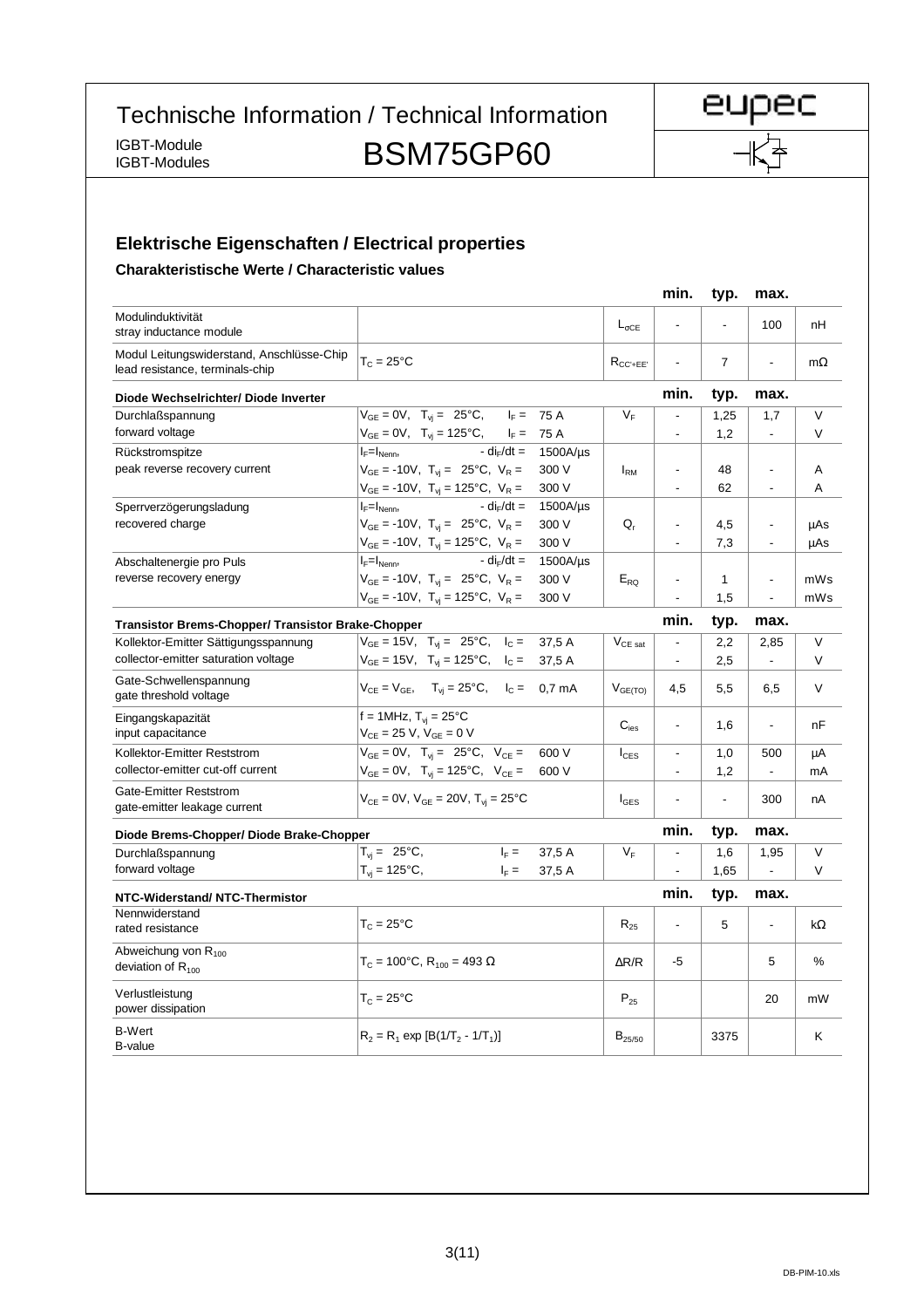Technische Information / Technical Information

IGBT-Module<br>IGBT-Modules

BSM75GP60



## **Thermische Eigenschaften / Thermal properties**

|                                                                        |                                 |                                                     |                  | min.  | typ.                     | max.                     |     |
|------------------------------------------------------------------------|---------------------------------|-----------------------------------------------------|------------------|-------|--------------------------|--------------------------|-----|
| Innerer Wärmewiderstand                                                | Gleichr. Diode/ Rectif. Diode   |                                                     | $R_{thJC}$       |       | $\overline{\phantom{0}}$ | 0.65                     | K/W |
| thermal resistance, junction to case                                   | Trans. Wechsr./ Trans. Inverter |                                                     |                  | -     | $\overline{\phantom{a}}$ | 0,4                      | K/W |
|                                                                        | Diode Wechsr./ Diode Inverter   |                                                     |                  | -     | $\overline{\phantom{a}}$ | 0,7                      | K/W |
|                                                                        | Trans, Bremse/Trans, Brake      |                                                     |                  | ٠     | $\blacksquare$           | 0,7                      | K/W |
|                                                                        | Diode Bremse/ Diode Brake       |                                                     |                  | -     | ٠                        | 1,8                      | K/W |
| Übergangs-Wärmewiderstand                                              | Gleichr. Diode/ Rectif. Diode   | $\lambda_{\text{Paste}} = 1 \text{W/m}^* \text{K}$  | $R_{thCK}$       | ٠     | 0,04                     | $\overline{\phantom{a}}$ | K/W |
| thermal resistance, case to heatsink                                   | Trans. Wechsr./ Trans. Inverter | $\lambda_{\text{orpass}} = 1 \text{W/m}^* \text{K}$ |                  | ٠     | 0,02                     | $\overline{\phantom{a}}$ | K/W |
|                                                                        | Diode Wechsr./ Diode Inverter   |                                                     |                  | ٠     | 0,04                     | $\blacksquare$           | K/W |
| Höchstzulässige Sperrschichttemperatur<br>maximum junction temperature |                                 |                                                     | $T_{\rm vj}$     | -     | $\overline{\phantom{a}}$ | 150                      | °C  |
| Betriebstemperatur<br>operation temperature                            |                                 |                                                     | $T_{op}$         | $-40$ | $\overline{\phantom{a}}$ | 125                      | °C  |
| Lagertemperatur<br>storage temperature                                 |                                 |                                                     | $T_{\text{stg}}$ | -40   | ٠                        | 125                      | °C  |

#### **Mechanische Eigenschaften / Mechanical properties**

| Innere Isolation<br>internal insulation                  |   | $Al_2O_3$    |    |
|----------------------------------------------------------|---|--------------|----|
| <b>CTI</b><br>comperative tracking index                 |   | 225          |    |
| Anzugsdrehmoment f. mech. Befestigung<br>mounting torque | M | 3<br>$±10\%$ | Nm |
| Gewicht<br>weight                                        | G | 300          |    |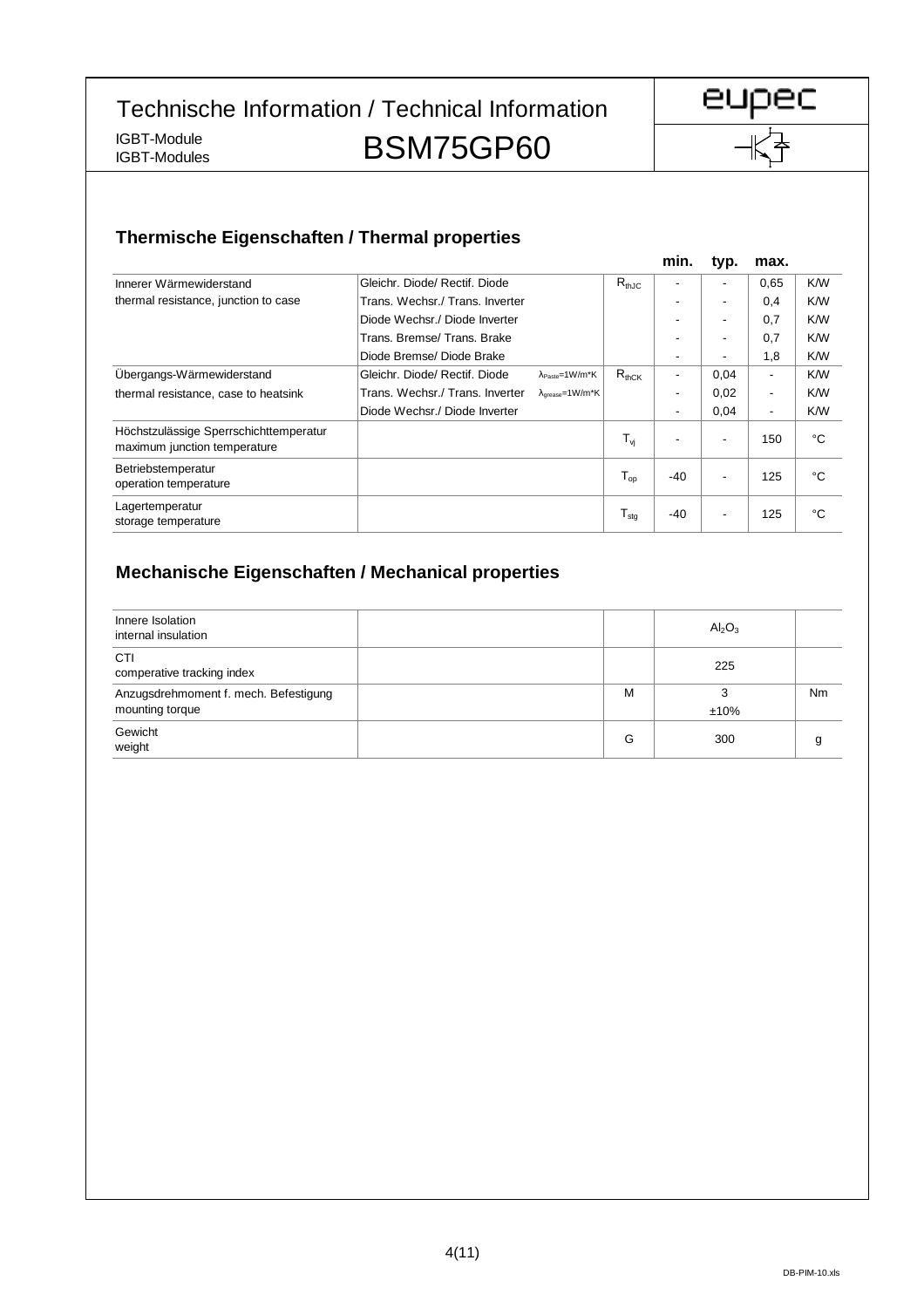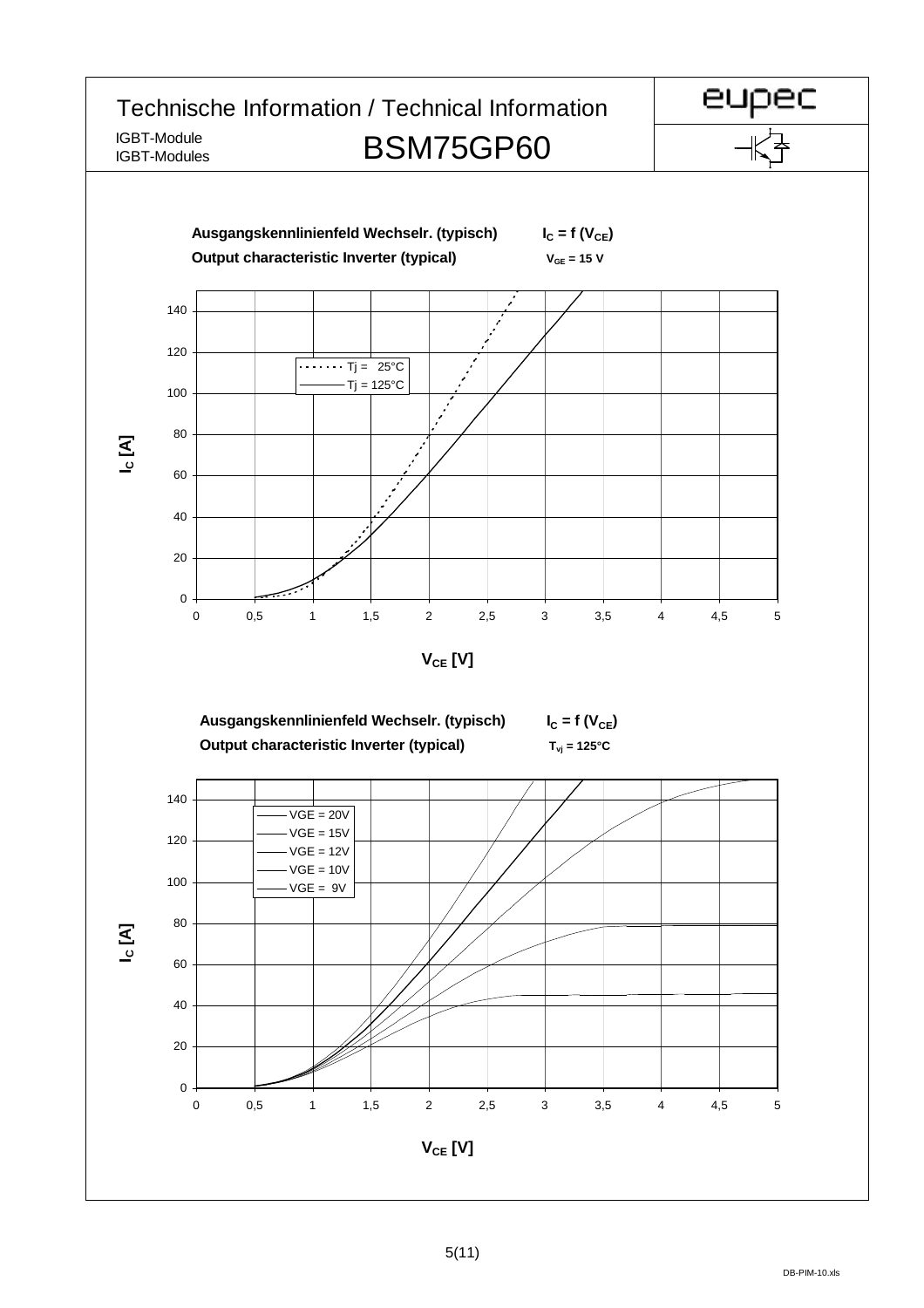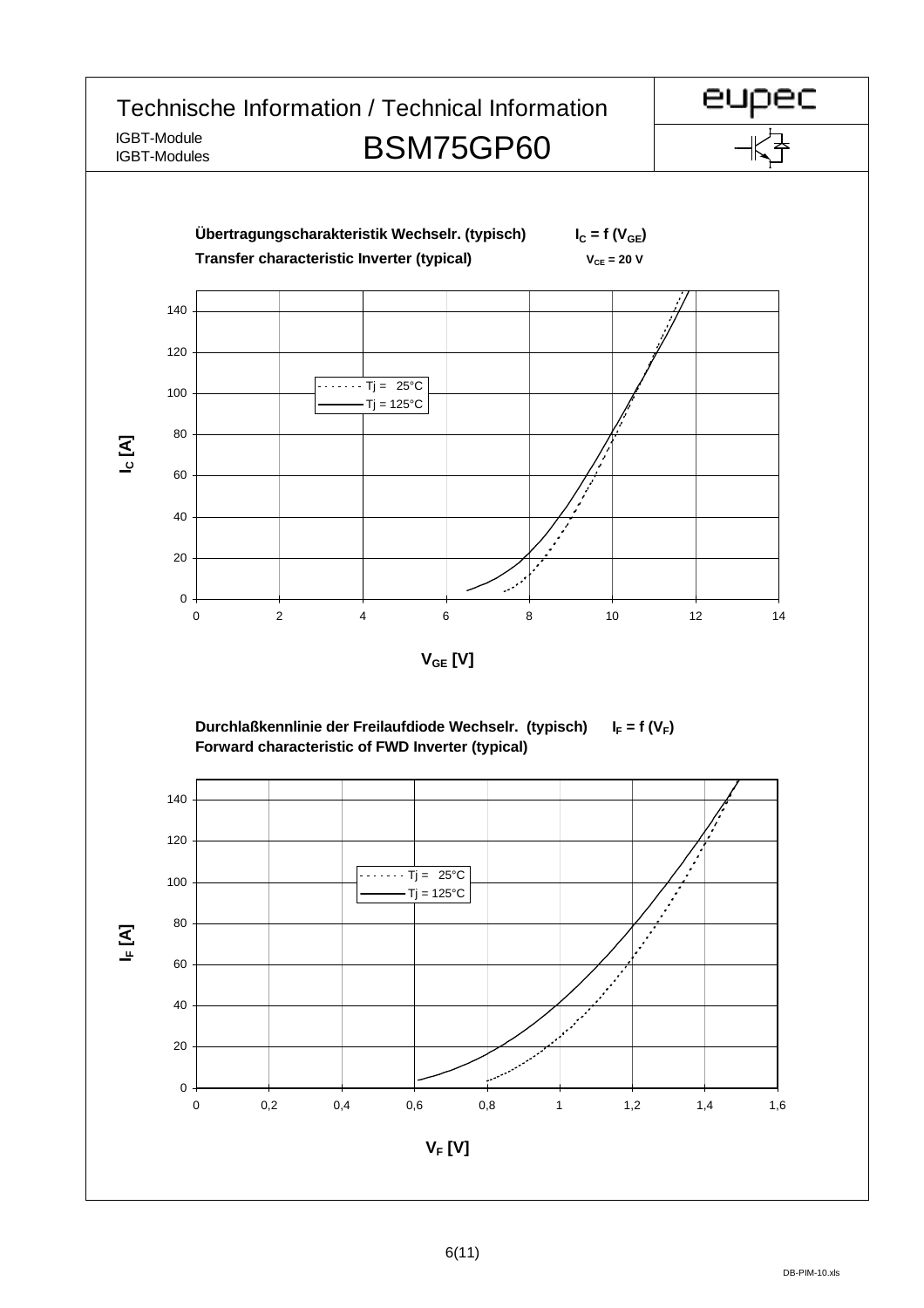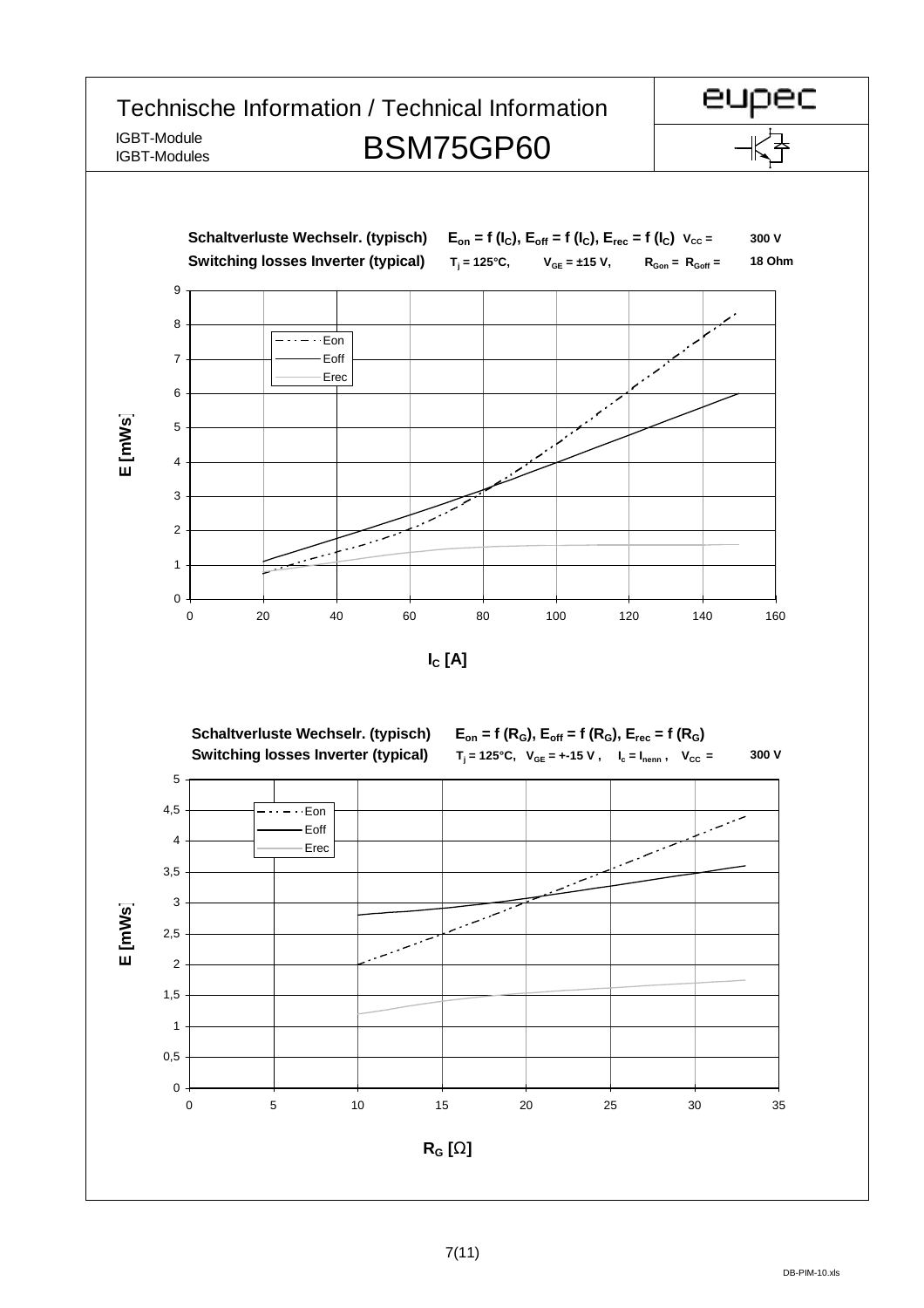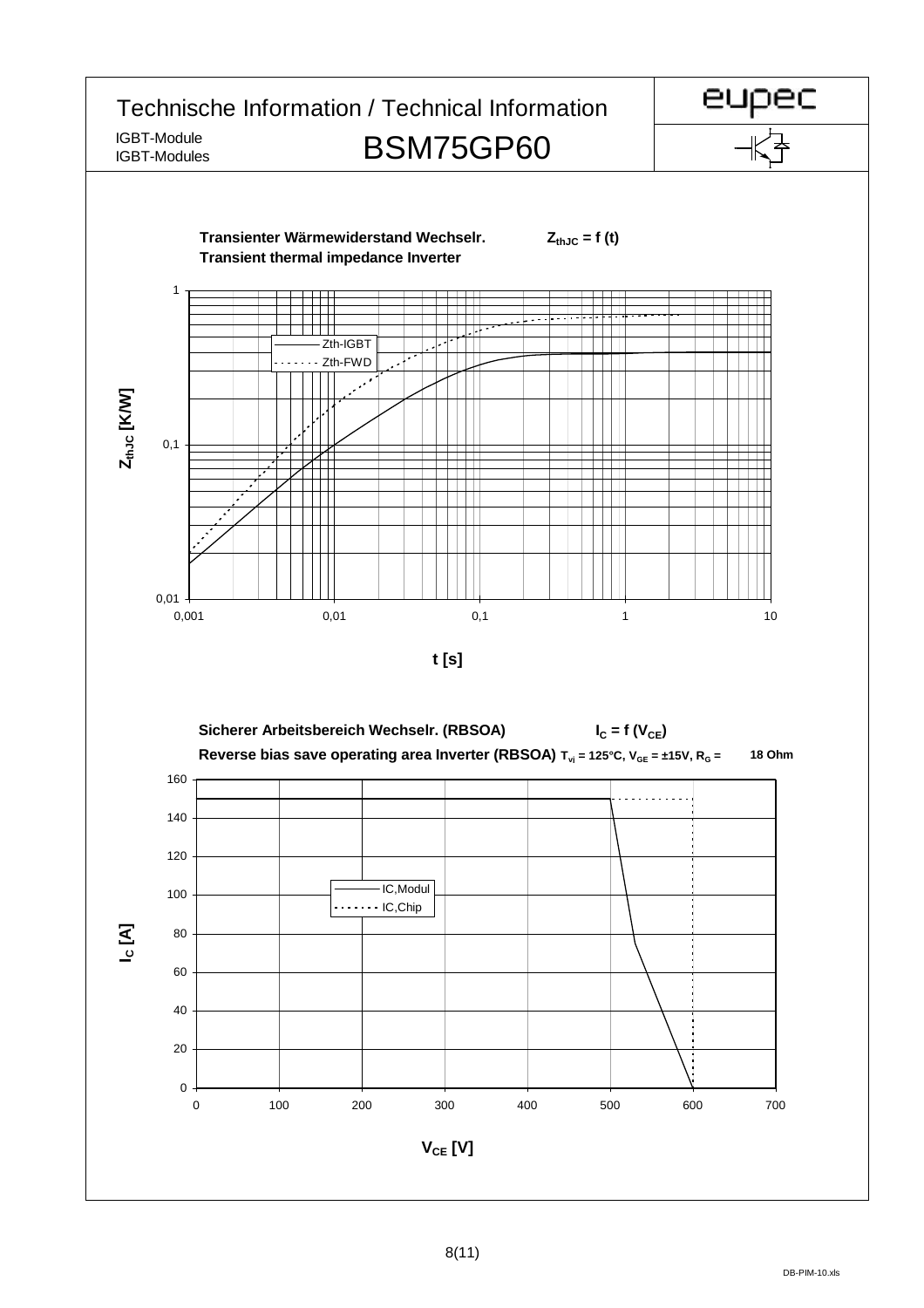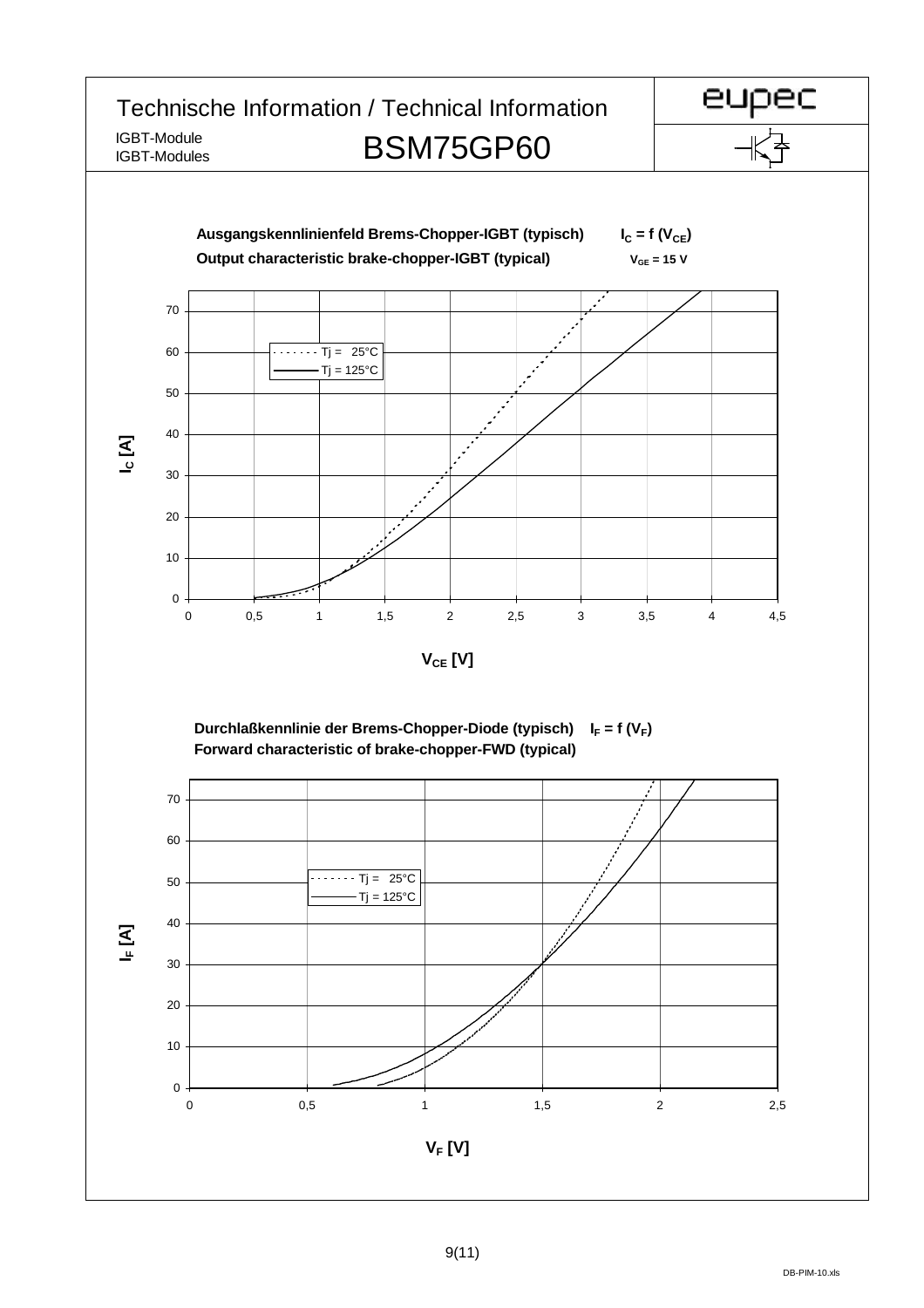